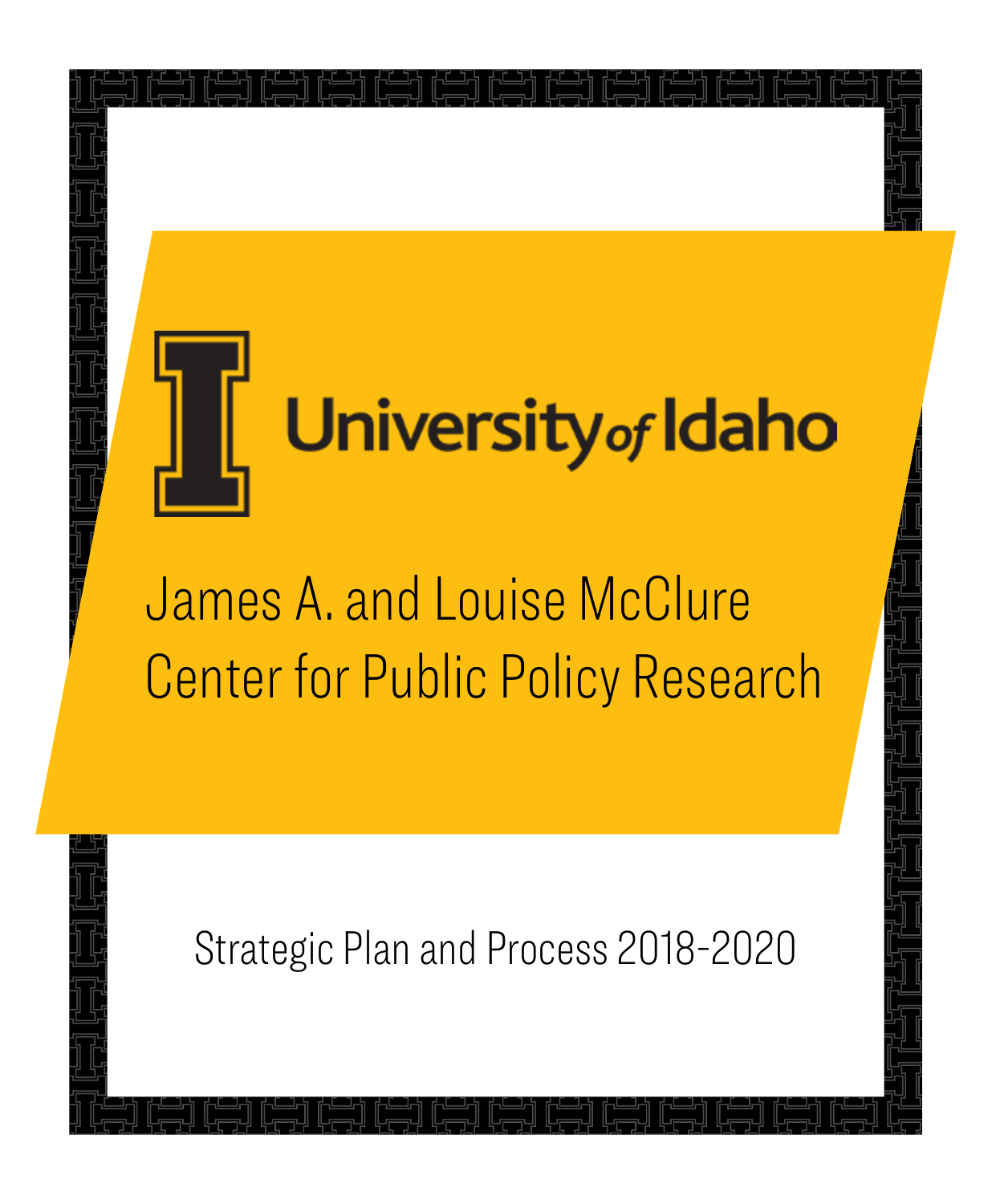#### **OPENING FROM THE DIRECTOR**

Welcome! The James A. and Louise McClure Center for Public Policy Research is proud to be part of the University of Idaho's 125-year legacy of leadership, and excited to define new standards of excellence and impact in the future. The McClure Center is celebrating ten years of conducting nonpartisan research, informing public dialogue and policy and engaging students in learning about public policy making.

Inspired by Senator McClure's legacy of statesmanship, bipartisan cooperation and evidencebased decision making, the McClure Center addresses policy issues of importance at the local, state, regional, national and global levels. The McClure Center champions a culture of collaboration, makes the case for evidence and heightens public discourse around informed policy making. Its reach beyond the University and the capital city is critical.

The McClure Center engaged in a series of consultations to develop this strategic plan. Listening sessions were held with University of Idaho faculty, staff, students, alumni and leadership, as well as other universities, colleges, centers, institutes, policy leaders and government officials across Idaho and beyond. The McClure Center Advisory Board provided significant input.

This is a Center on the move. We welcome ideas for deepening engagement within and outside Idaho, and look forward to working with you.



Best wishes, *Katherine Himes, Ph.D.,* 

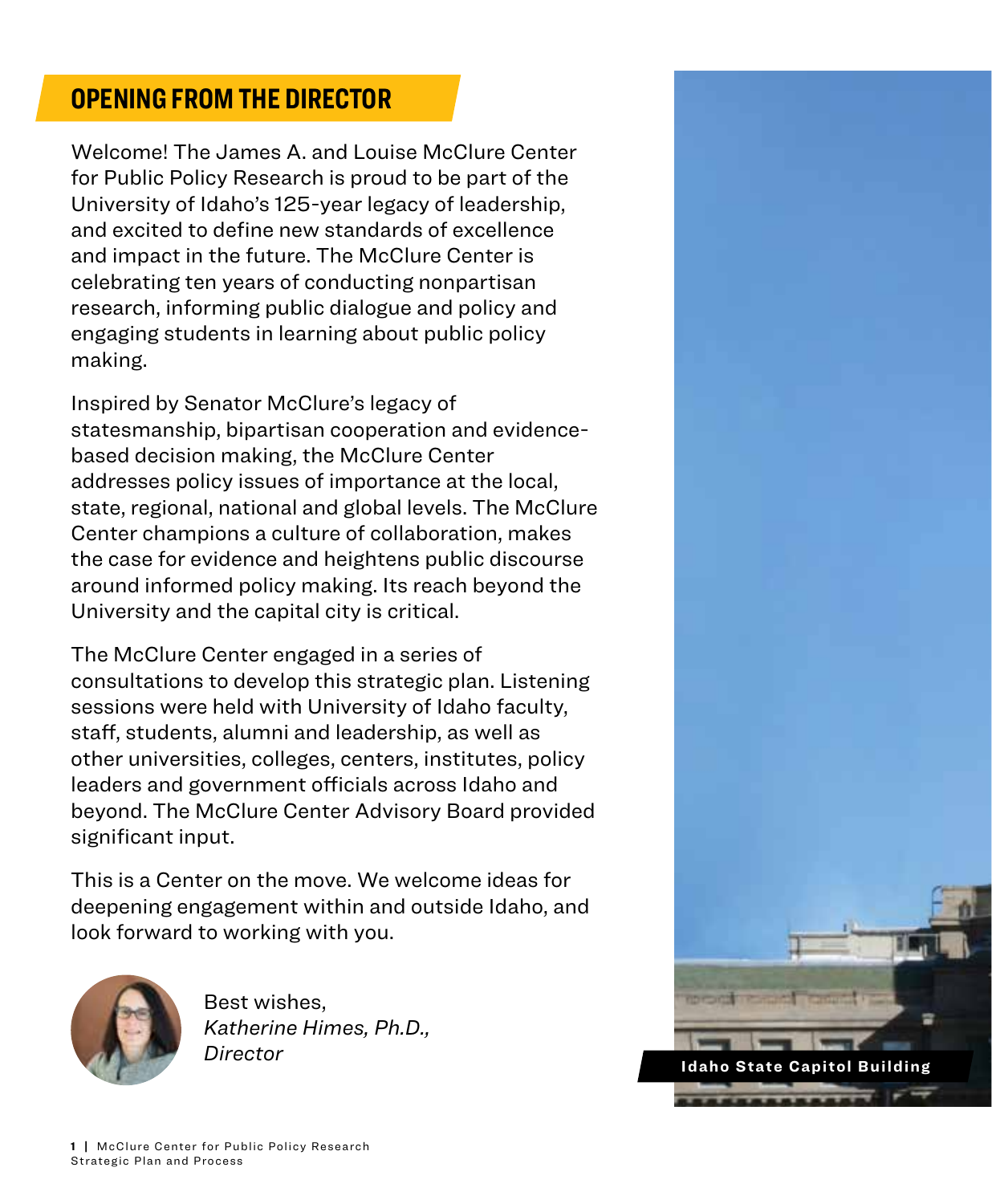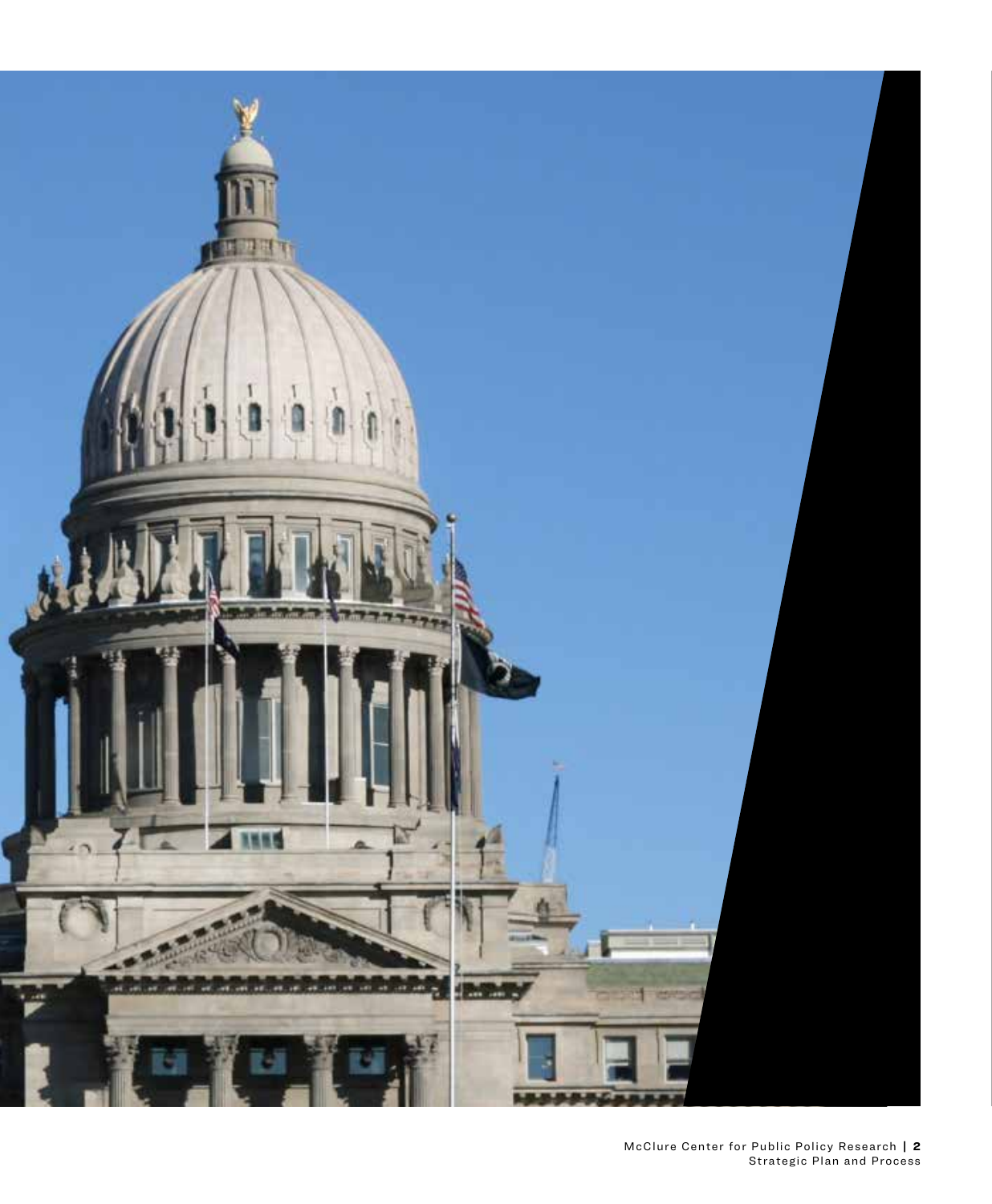#### **INTRODUCTION**

The McClure Center Strategic Plan is created within the context and purpose of advancing the University of Idaho Strategic Plan 2016-2025. As the landgrant research university for the State of Idaho, the University of Idaho fosters excellence in teaching, research, outreach and engagement. The University of Idaho educates undergraduate, graduate and professional students to meet the needs of Idaho and the world, and the University of Idaho improves lives by creating knowledge and impact through research, scholarship and creative activity. The University of Idaho mission and vision are cornerstones for the McClure Center mission and vision. As well, the University of Idaho Strategic Plan pillars are mirrored in the McClure Center Strategic Plan.

*McClure Center Mission:* The McClure Center conducts nonpartisan research, informs public dialogue and policy and

engages students in learning about public policy making with a focus on critical issues facing the state, region, nation and world.

*McClure Center Vision:* The McClure Center will be Idaho's most trusted and preeminent public policy research center.

#### *McClure Center Core Principles:*

These principles are consistent with the University of Idaho's principles and values: excellence, respect, integrity, perseverance and sustainability.

**1.** *Conduct evidence-based research to inform public policy:* Decisions based on credible, accurate and relevant research have the power to improve lives and strengthen communities. To maintain Senator McClure's legacy of thoughtful pursuit of sound public policy, the McClure Center conducts nonpartisan, evidence-based research to inform policy, support decision makers and foster public dialogue.

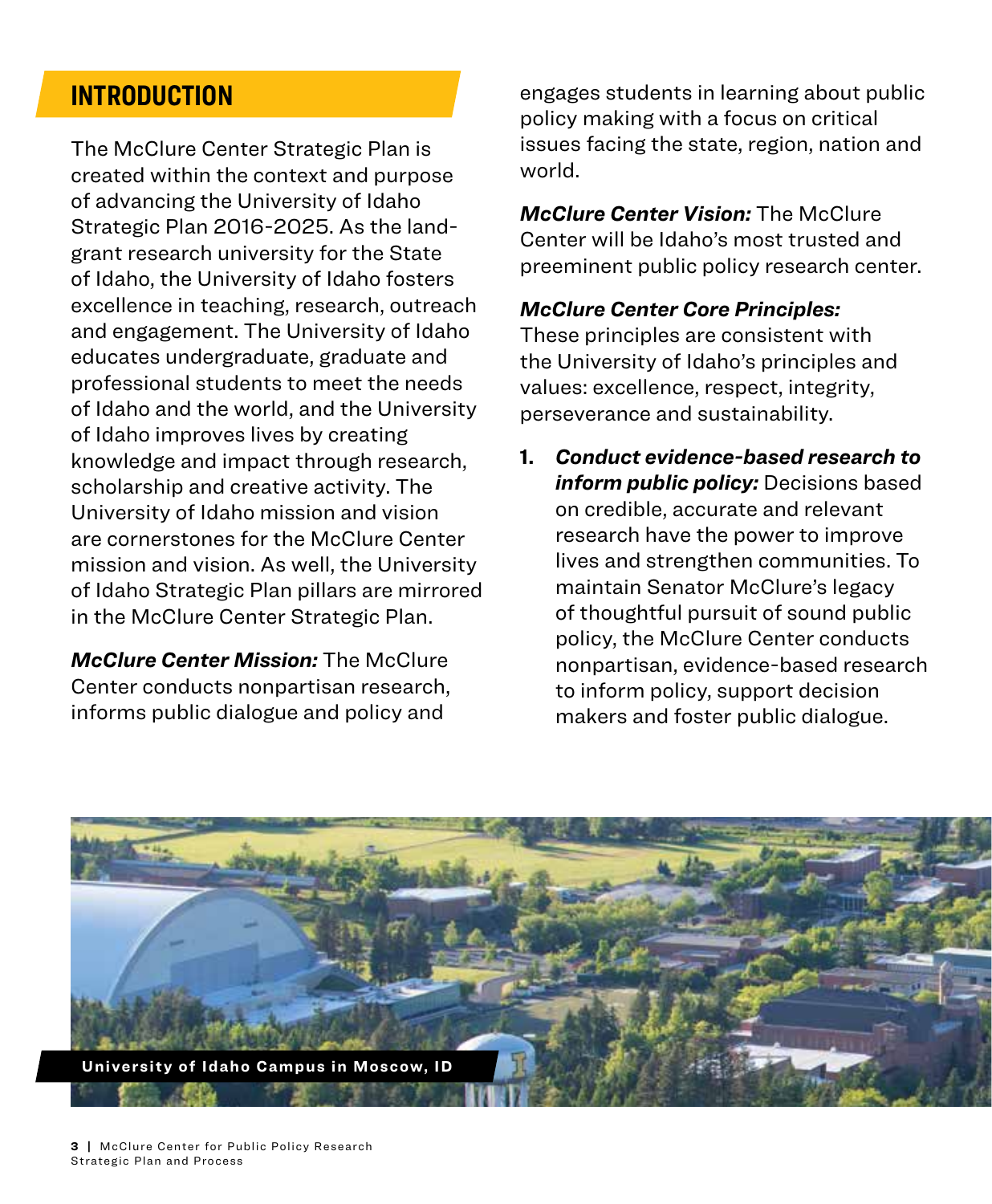- **2.** *Communicate reliable policy findings in an accessible manner:* The McClure Center is dedicated to inform public policy for the state, region, nation and world. The Center's reports and events not only communicate the relevance of research to public policy, but translate research findings into actionable knowledge that decision makers can utilize to enact reliable public policy.
- **3.** *Convene and collaborate with a diverse group of stakeholders:* The McClure Center's collaborative and interdisciplinary approach to address society's complex issues sustains Senator McClure's remarkable legacy. Through events, workshops and trainings, the Center convenes a variety of stakeholders in engaged and thoughtful exploration of critical challenges facing the state, region, nation and world. These inclusive activities foster lasting partnerships and provide a setting for ongoing public dialogue.
- **4.** *Engage students in public policy:* The University of Idaho prepares students to discover new knowledge, solve novel problems and lead. Expanding on this, the McClure Center values its role in educating students and connecting their scholarship to public policy in innovative ways. The McClure Center offers research opportunities in addition to student internships.
- **5.** *Advance the University of Idaho as a leader in public policy research:*  The McClure Center is a resource for University of Idaho faculty, staff and students to translate their knowledge and expertise to inform public policy. The Center showcases their research in publications and events, and serves as a policy resource for research proposals.

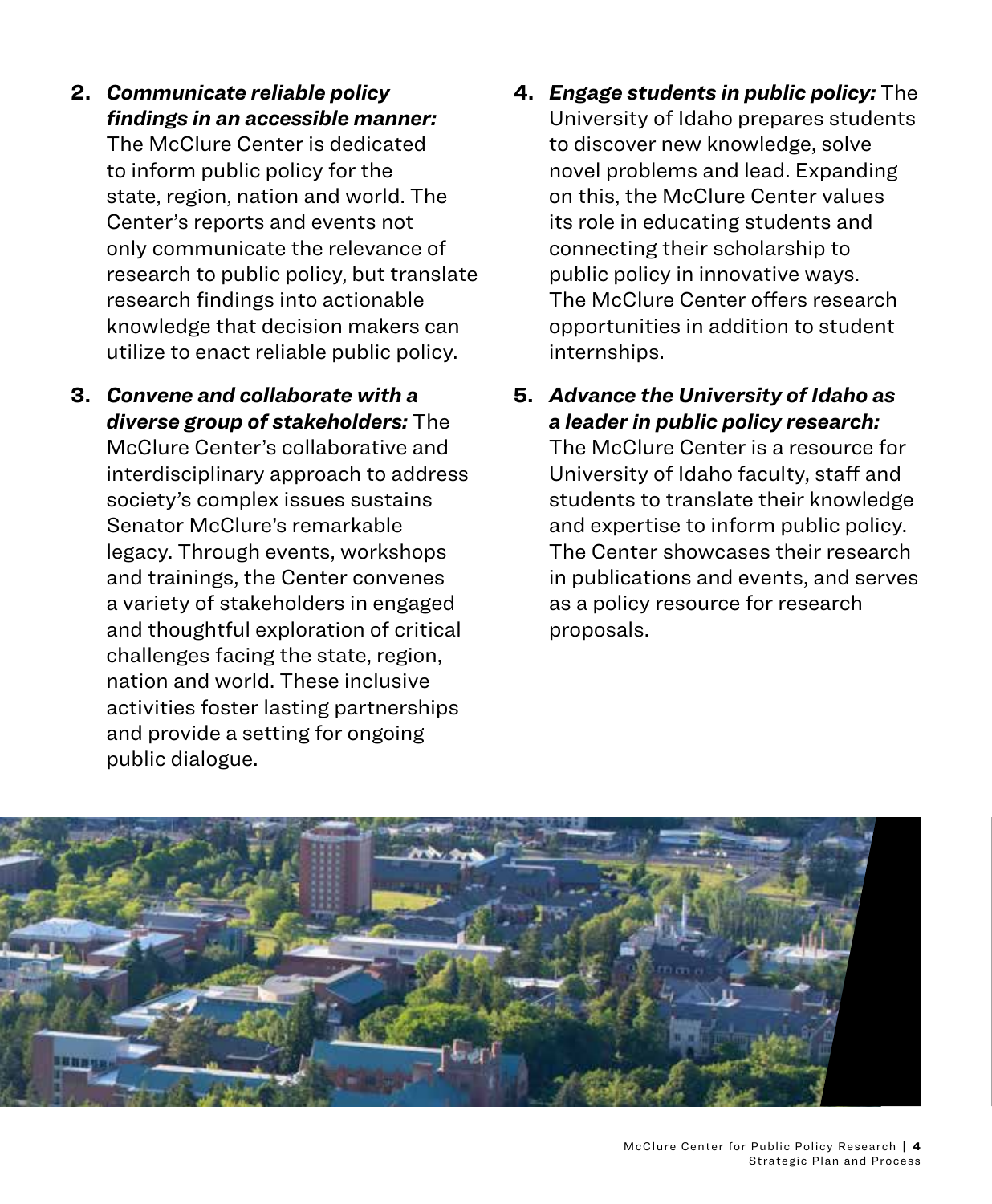#### **PILLAR 1: INNOVATE - SCHOLARLY AND CREATIVE WORK WITH IMPACT**

The McClure Center has a strong history of authoring scholarly work of the highest quality and scope. The *Idaho at a Glance* series, research reports and other pieces have significant, positive impact for the state, region, nation and world. The McClure Center will:

- *Champion* a culture of collaboration to increase creative productivity through interdisciplinary, regional, national and global partnerships. Many partnerships will be internal, with University of Idaho faculty, staff, students, regional centers, colleges, institutes and entities. Other partnerships will grow outside of the University of Idaho, including universities; colleges; local, state and federal governments; non-profit entities; national policy organizations and consortia and international groups.
- *Create, validate and apply* knowledge through the co-production of scholarly works by students, faculty, staff and diverse external partners. Scholarly works will span the McClure Center's *Idaho at a Glance* series, research reports, 'live' web reports, presentations to policy groups and academic audiences, articles in technical journals and op-ed pieces. The McClure Center will support the University of Idaho's goal to

become a Carnegie R1 (highest research activity) university through specific scholarly opportunities for graduate students, especially in the social sciences. In addition, the McClure Center will launch a faculty-in-residence program, enhancing opportunities for cross and interdisciplinary engagement.

*Grow* the University's reputation by increasing the range, number, type and size of grants, contracts, engagement, publications, presentations and events. The McClure Center will pursue grants and contracts through several avenues, such as partnering on major University of Idaho or multiuniversity federal awards and contributing broader impact, policyfocused content; conducting in-house return on investment research to support state and local policy and programmatic decisions through the Impact Assessment Initiative and working directly with University faculty, staff and students to expand technical expertise on McClure Center convened policy grants and contracts. Presentations and events are essential to engaging decision makers and the public, and include the Policy Pub series, events at the State Capitol, the governmentuniversity-business policy roundtable and McClure Gallery, as well as national and international conference presentations.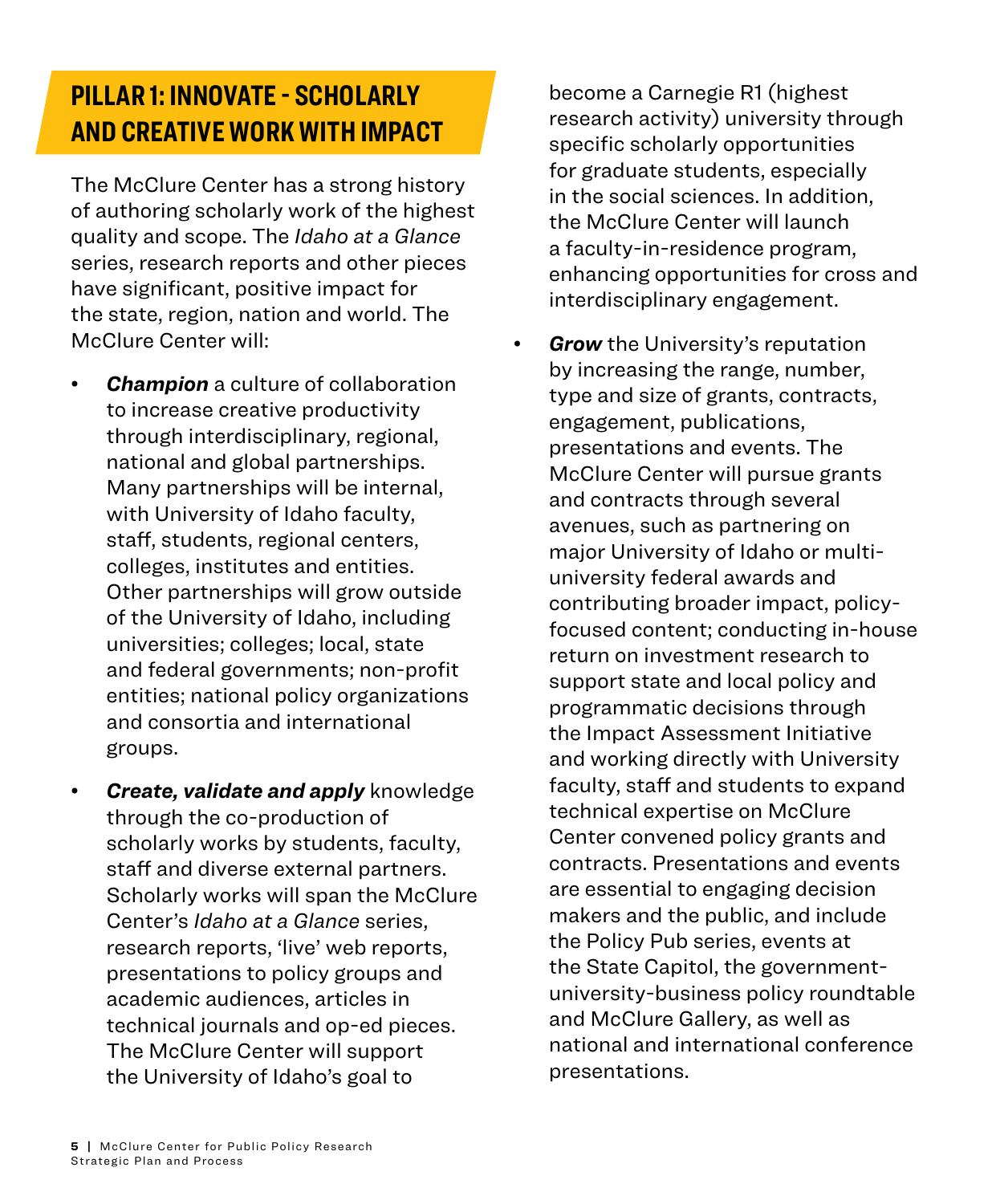# **METRICS TO ASSESS INNOVATION**

| <b>Metric</b>              | <b>Baseline</b> | July<br>2018 | July<br>2019 | July<br>2020 | <b>Connection to Priority</b><br><b>University of Idaho</b><br><b>Metrics</b> |
|----------------------------|-----------------|--------------|--------------|--------------|-------------------------------------------------------------------------------|
| Research expenditures      | \$15,000        | \$50,000     | \$100,000    | \$150,000    | Research expenditures                                                         |
| <b>External clients</b>    | 28              | $+5$         | $+11$        | $+18$        | Research expenditures                                                         |
| Event reach<br>(attendees) | 100             | 400          | 1000         | 1500         | Go-on impact, alumni<br>participation rate                                    |
| Center staff               | 3               | 3            | 5            | 7            | Full-time staff turnover<br>rate, economic impact                             |
| Cumulative<br>publications | 32              | 35           | 40           | 60           | Research expenditures                                                         |

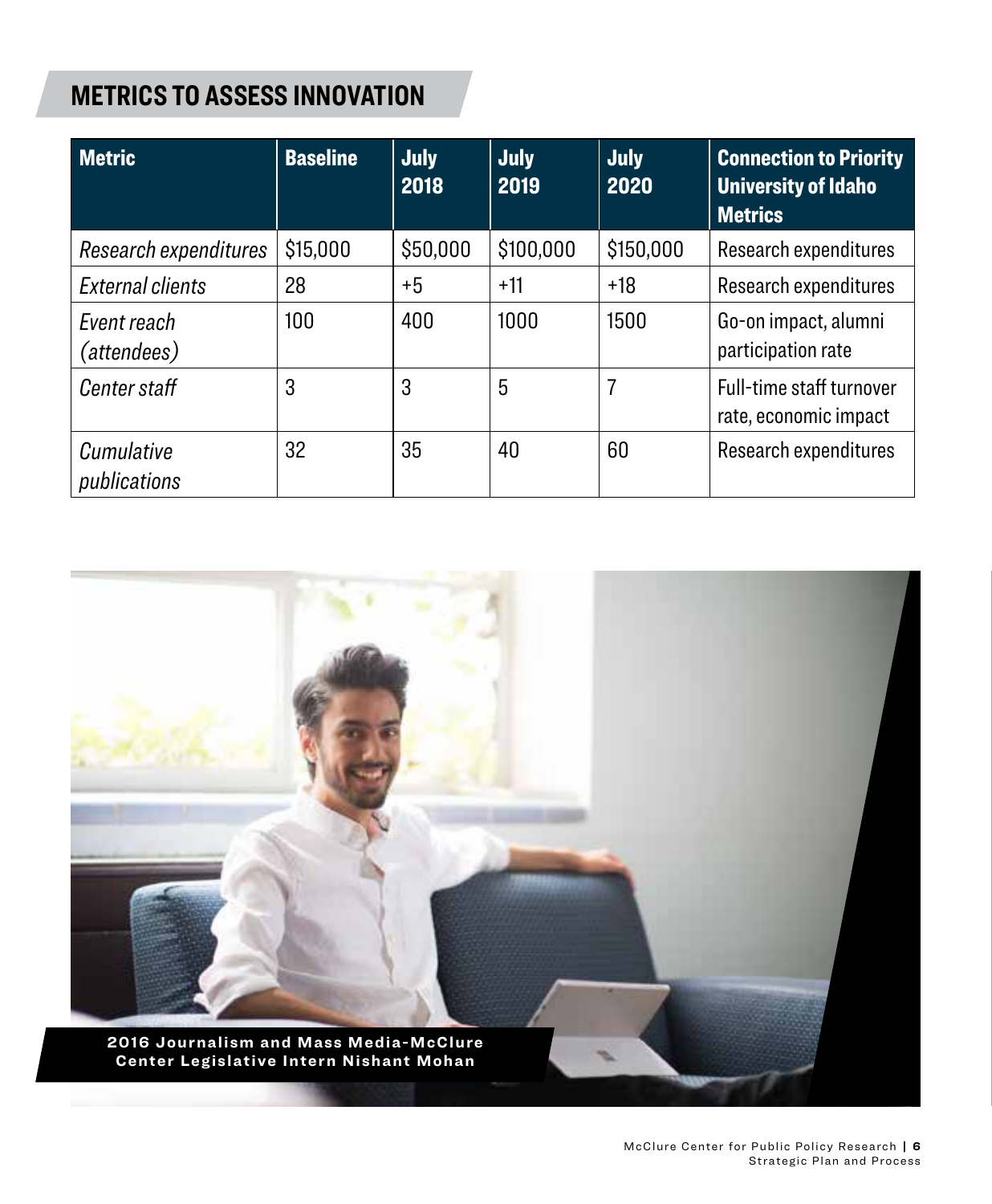#### **PILLAR 2: ENGAGE - OUTREACH THAT INSPIRES INNOVATION AND CULTURE**

The McClure Center has addressed challenging policy issues with local, state, regional, national and global reach. These efforts will continue, but will expand in scope. In particular, the McClure Center will:

- *Inventory and assess* new opportunities and methods to support policy creation through consensusbuilding approaches. For example, as a neutral and nonpartisan entity, the McClure Center is well-poised to convene diverse stakeholders and facilitate forums for participants to craft policy collaboratively. In addition, the McClure Center's work across diverse public policy research topics has cultivated deep expertise in coordinating inclusive engagement.
- *Develop* community, regional, national and international collaborations to address emerging public policy challenges, championing University of Idaho research and supporting economic development. Opportunities exist to support local-level efforts, connect countystate-federal representatives and

decision makers, showcase academic research at the state level, join initiatives that build coalitions across western states and form international study programs grounded in policy approaches to support idea exchange between Idaho and other countries.

• *Engage* alumni, friends, stakeholders, collaborators, business, industry, agencies, communities and youth to support the University's landgrant research mission. Land-grant universities advance knowledge; however, it is imperative that the McClure Center shares this knowledge with the broader community through dialogue about what the University and Center do and why this matters. The McClure Center will work with youth, informing aspiring leaders about the use of evidence to inform policy. In addition, the McClure Center will co-sponsor a state-level science and technology policy fellowship that engages agencies, decision makers, business, industry and stakeholders in public policy research. These partnerships may spark innovation and new ways of decision making in Idaho, the region and beyond.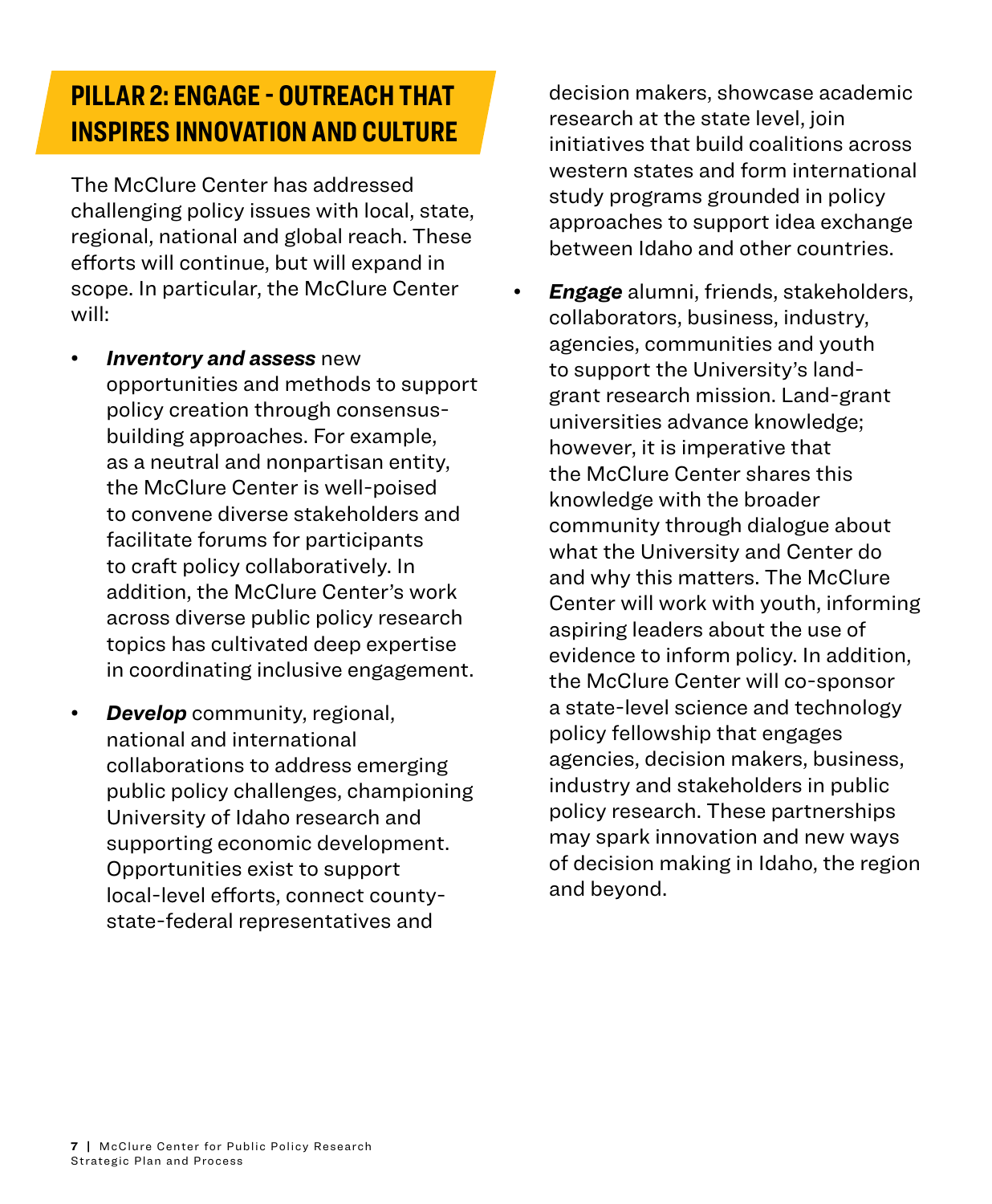# **METRICS TO ASSESS ENGAGEMENT**

| <b>Metric</b>                                             | <b>Baseline</b> | July<br>2018                           | July<br>2019                          | July<br>2020                              | <b>Connection to Priority</b><br><b>University of Idaho</b><br><b>Metrics</b> |
|-----------------------------------------------------------|-----------------|----------------------------------------|---------------------------------------|-------------------------------------------|-------------------------------------------------------------------------------|
| Youth engagement and HS<br>partnership programs           | 0               | 1                                      | 3                                     | 4                                         | Go-on impact, enrollment                                                      |
| Community college<br>engagement                           | 0               | 1                                      | $\overline{2}$                        | $\overline{4}$                            | Go-on impact, enrollment                                                      |
| <b>Extension educator</b><br>partnerships                 | 5               | $\overline{7}$                         | 13                                    | 20                                        | Number of Extension<br>contacts, direct<br>community engagement               |
| Idaho Science &<br><b>Technology Policy</b><br>Fellowship | None            | Institutional<br>partners<br>confirmed | First class<br>of fellows<br>selected | Second<br>class of<br>fellows<br>selected | Full-time staff turnover<br>rate, economic impact                             |
| <b>Communications followers</b>                           | 150             | 300                                    | 500                                   | 1000                                      | Alumni participation rate                                                     |
| <b>Connections with</b><br>University of Idaho boards     | $\overline{c}$  | 4                                      | 8                                     | 11                                        | Alumni participation rate                                                     |
| International partnerships                                | 0               | 0                                      |                                       | $\overline{c}$                            | Enrollment, direct<br>community engagement                                    |

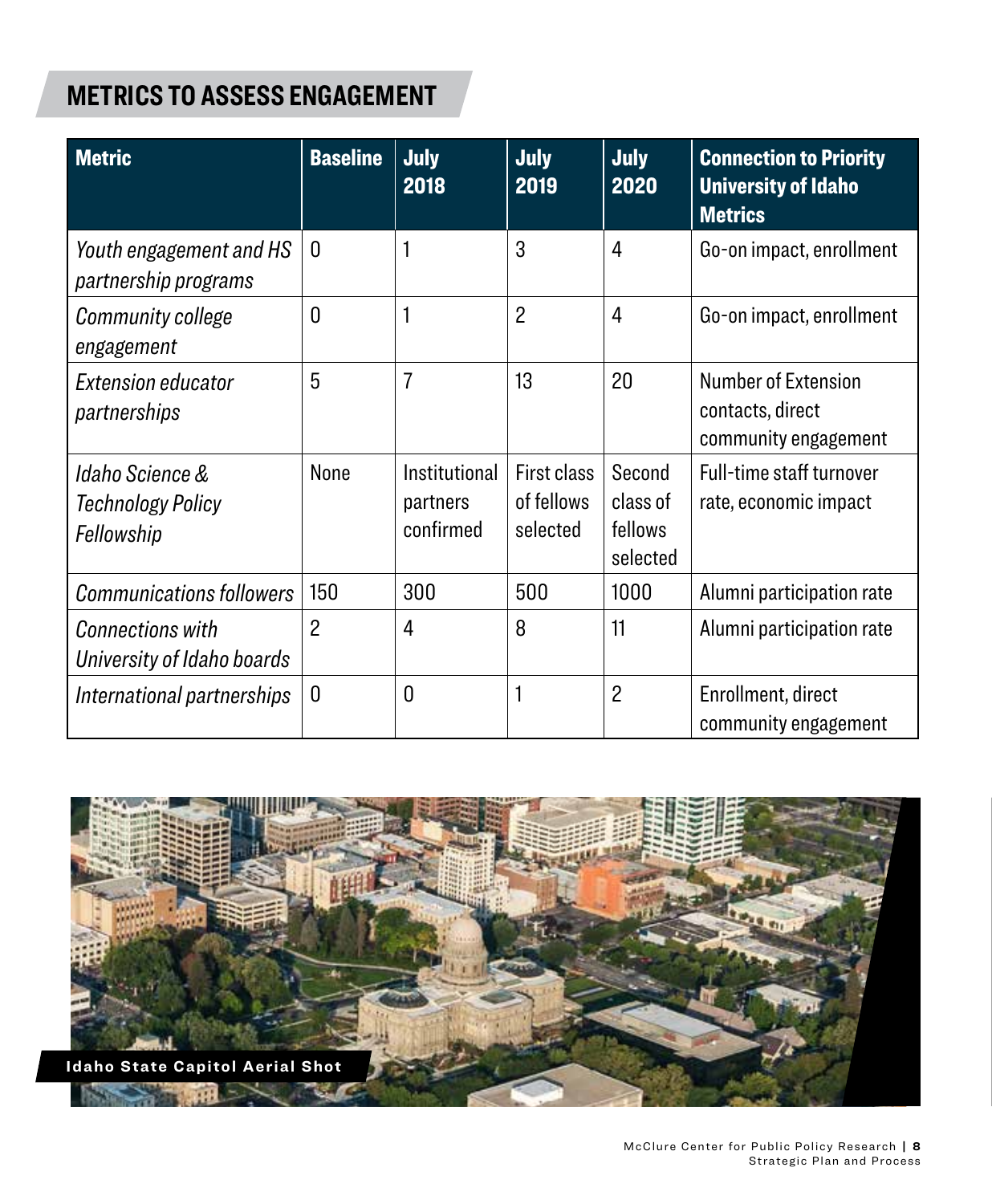# **PILLAR 3: TRANSFORM - EDUCATIONAL EXPERIENCES THAT IMPROVE LIVES**

The McClure Center sponsors lifechanging undergraduate student internships focused on public policy journalism and international policy. Now is the time for the McClure Center to expand its engagement with students, preparing graduates to be problem solvers, through additional undergraduate offerings, graduate and professional student programs and postdoctoral fellowships. The McClure Center will:

- *Grow* undergraduate student opportunities in public policy research: In addition to the School of Journalism and Mass Media-McClure Center Legislative Internship and Martin Institute-McClure Ambassador Program, co-sponsored undergraduate internship programs will expand. The McClure Center also will develop collaborative research scholarships with other University of Idaho departments, programs, colleges and entities. Other colleges and universities have expressed strong interest in sending their students to the McClure Center for public policy research experience; partnership potential exists.
- *Launch* graduate student assistant program: The McClure Center will offer opportunities for graduate research and public policy experience, with possibilities ranging from focused to broad, interdisciplinary topics. In particular, the McClure Center is eager to support the University of Idaho's recruitment and training of social science doctoral students, and will design assistantships that support graduate studies, publications, presentations and timely degree completion.
- *Support* advanced postsecondary training: The McClure Center looks forward to welcoming professional students, and is exploring externships with the University of Idaho College of Law. Opportunities may exist for postdoctoral fellows to conduct public policy research. As part of the College of Graduate Studies professional development initiative, the McClure Center will offer trainings to graduate students and postdoctoral fellows, focused on supporting public policy through evidence. The Center also is exploring certificate offerings for graduate and professional students and postdoctoral fellows.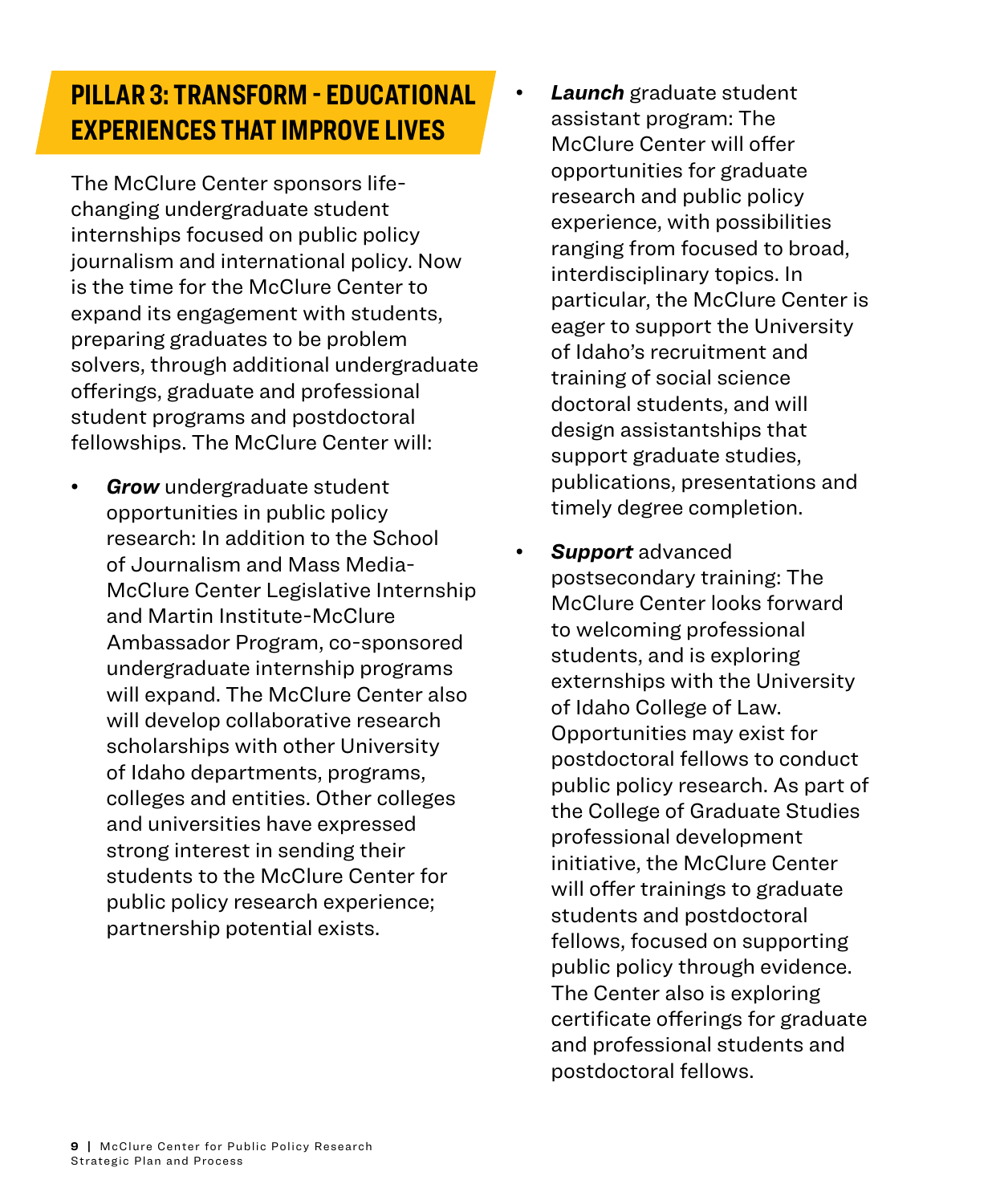#### **METRICS TO ASSESS TRANSFORMATION**

| <b>Metric</b>                                                                 | <b>Baseline</b> | July<br>2018 | July<br>2019   | July<br>2020   | <b>Connection to Priority</b><br><b>University of Idaho Metrics</b> |
|-------------------------------------------------------------------------------|-----------------|--------------|----------------|----------------|---------------------------------------------------------------------|
| Yearly undergraduate student<br>interns, ambassadors and<br>research scholars | 3               | 5            |                | 12             | Enrollment, retention, graduates                                    |
| Yearly graduate student<br>assistants                                         | 0               | 0            |                | 4              | Terminal degrees, Carnegie<br>R1 designation                        |
| College of Law externships                                                    | 0               | 0            |                | $\overline{c}$ | <b>Terminal degrees</b>                                             |
| Number of professional<br>development trainings                               | 0               |              | $\overline{c}$ | $\overline{c}$ | Terminal degrees, postdocs<br>with doctorates                       |
| Graduate/postdoctoral<br>certificate program                                  | 0               | 0            | 1              |                | Terminal degrees, postdocs<br>with doctorates                       |
| Scholar in residence                                                          | 0               | 0            | 0              | $\overline{c}$ | Postdocs with doctorates,<br>research expenditures                  |

#### **PILLAR 4: CULTIVATE - A VALUED AND DIVERSE COMMUNITY**

The McClure Center also will support the University of Idaho's goal to foster an inclusive, diverse community of students,

faculty and staff, and improve cohesion and morale. This will be achieved through including under-represented, multicultural and international perspectives in all McClure Center endeavors, and retaining outstanding scholars and skilled staff.

# **METRICS TO ASSESS CULTIVATION**

| <b>Metric</b>                                              |     | 2018 |  | Baseline July July July July Connection to Priority<br>$\vert$ 2019 $\vert$ 2020 $\vert$ University of Idaho Metrics |
|------------------------------------------------------------|-----|------|--|----------------------------------------------------------------------------------------------------------------------|
| Program delivery in culturally<br>$\mid$ sensitive formats | N/A |      |  | Goal 4: Cultivate                                                                                                    |